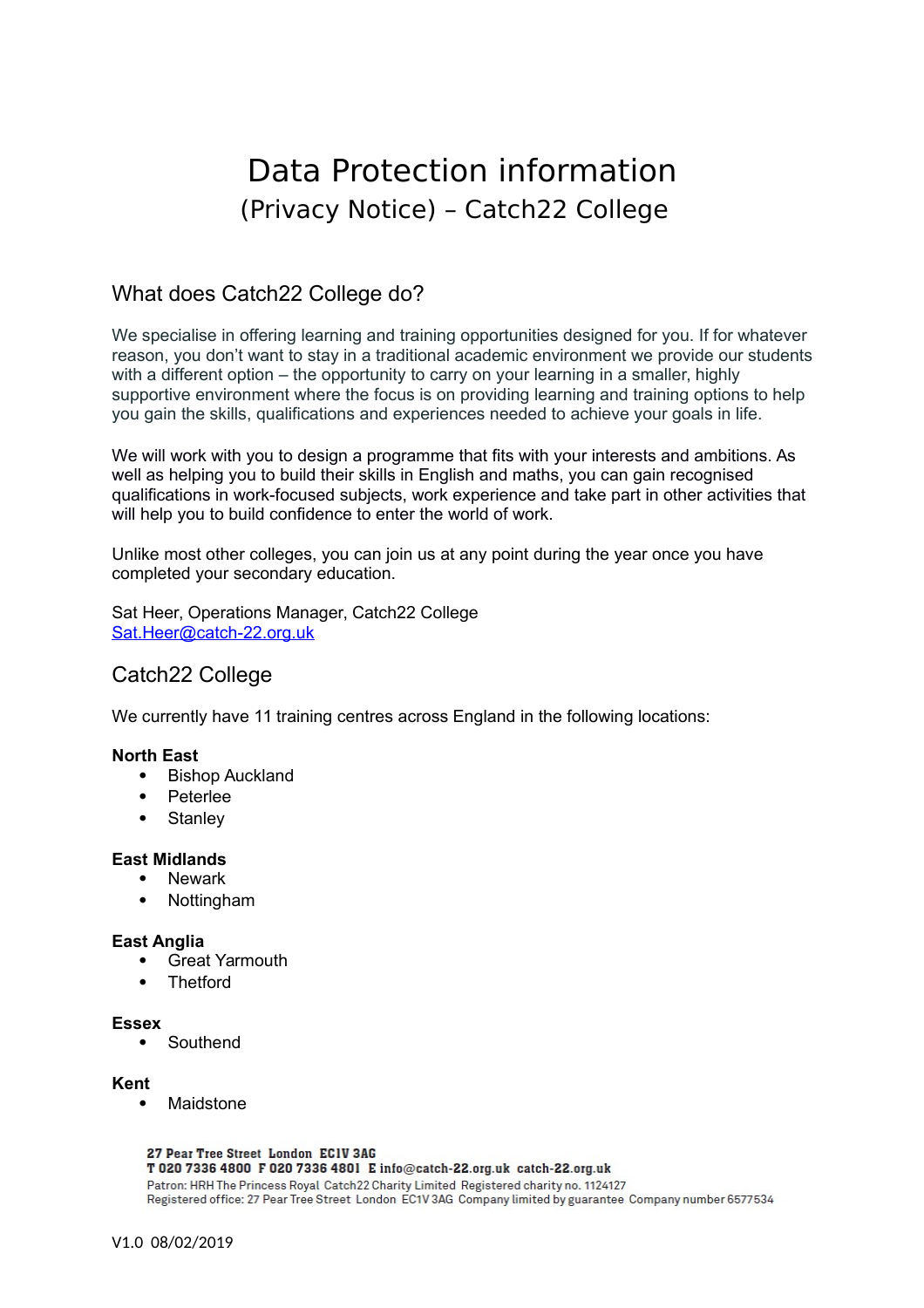• Swanley

#### **Thames Valley**

- Bracknell
- Swindon

For further information please visit [www.catch-22.org.uk/Catch22College](http://www.catch-22.org.uk/Catch22College)

| What data/         | The catch22 College collects and processes a range of                              |
|--------------------|------------------------------------------------------------------------------------|
| information do we  | information about you, its students. Information is stored in                      |
|                    | secure locations including                                                         |
| collect            | Approved database i.e. PICS                                                        |
|                    | our IT system including emails and file store                                      |
|                    | local filing cabinets                                                              |
|                    | These can only be accessed by authorised personnel and on a<br>need to know basis. |
|                    | This includes:                                                                     |
|                    | Personal information (such as name, unique student<br>number and address)          |
|                    | ■ Characteristics also known as 'Special Data' (such as                            |
|                    | ethnicity, language, nationality and country of birth)                             |
|                    | ■ Attendance information (such as sessions attended,                               |
|                    | number of absences and absence reasons)                                            |
|                    | Additional categories of student information that we                               |
|                    | collect/hold and/or share include; assessment information,                         |
|                    | relevant medical information, special educational needs                            |
|                    | information and behavioural information.                                           |
| What law allows us | We collect and use your information under section 537A of the                      |
| to do this?        | Education Act 1996, and section 83 of the Children Act 1989.                       |
|                    | We also comply with Article $6(1)(c)$ and Article $9(2)(b)$ of the                 |

#### 27 Pear Tree Street London ECIV 3AG

T 020 7336 4800 F 020 7336 4801 E info@catch-22.org.uk catch-22.org.uk

Patron: HRH The Princess Royal Catch22 Charity Limited Registered charity no. 1124127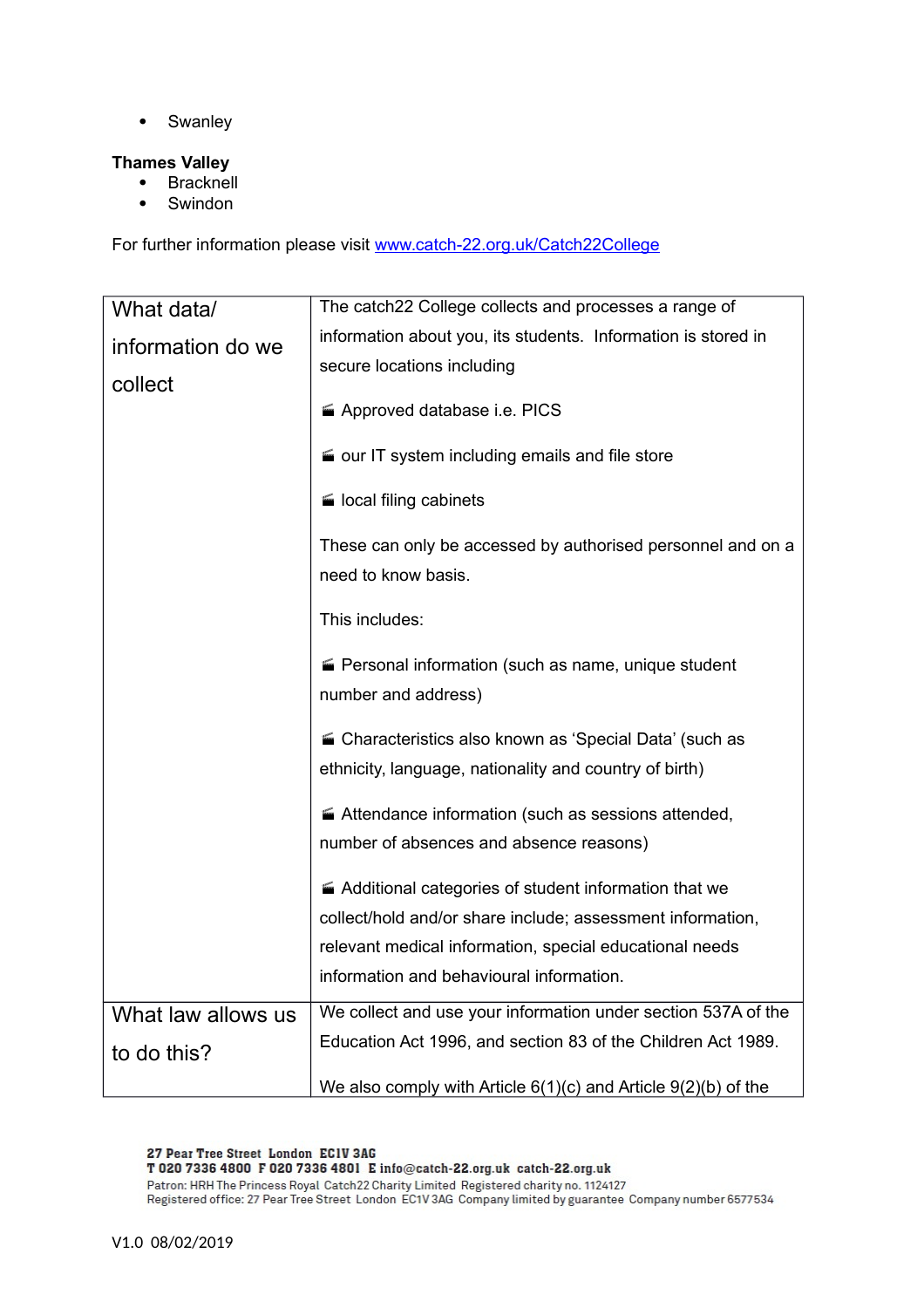|                   | General Data Protection Regulation (GDPR).                                                                                                                                                                                                                                                       |
|-------------------|--------------------------------------------------------------------------------------------------------------------------------------------------------------------------------------------------------------------------------------------------------------------------------------------------|
| Why do we require | We use your data:                                                                                                                                                                                                                                                                                |
| your information? | to support student learning                                                                                                                                                                                                                                                                      |
|                   | to monitor and report on student progress                                                                                                                                                                                                                                                        |
|                   | to provide appropriate pastoral and health care                                                                                                                                                                                                                                                  |
|                   | to assess the quality of our services                                                                                                                                                                                                                                                            |
|                   | to comply with the law regarding data sharing                                                                                                                                                                                                                                                    |
|                   | to safeguard and promote the welfare of students                                                                                                                                                                                                                                                 |
|                   | to fulfil our contractual and other legal obligations                                                                                                                                                                                                                                            |
|                   | to provide additional activities for students, for example, off-<br>site projects and activities and educational visits.                                                                                                                                                                         |
|                   | to protect and promote our interests and objectives - this<br>includes fundraising                                                                                                                                                                                                               |
|                   | to promote the catch22 College using student images on<br>our website and prospectus                                                                                                                                                                                                             |
|                   | Most of this information is required in order for us to fulfil legal,<br>regulatory or Catch22 College business reasons. Where we<br>collect information from you on a purely voluntary basis to use<br>for a specific purpose then we will ensure you know why and<br>that we get your consent. |
| Where did we get  | Whilst the majority of student information you provide to us is                                                                                                                                                                                                                                  |
| your data from?   | mandatory, some of it is provided to us on a voluntary basis. In                                                                                                                                                                                                                                 |
|                   | order to comply with the General Data Protection Regulation,                                                                                                                                                                                                                                     |
|                   | we will inform you whether you are required to provide certain                                                                                                                                                                                                                                   |
|                   | student information to us or if you have a choice in this.                                                                                                                                                                                                                                       |
|                   | We may acquire Personal Data in a number of ways including,                                                                                                                                                                                                                                      |
|                   | without limitation, the following:                                                                                                                                                                                                                                                               |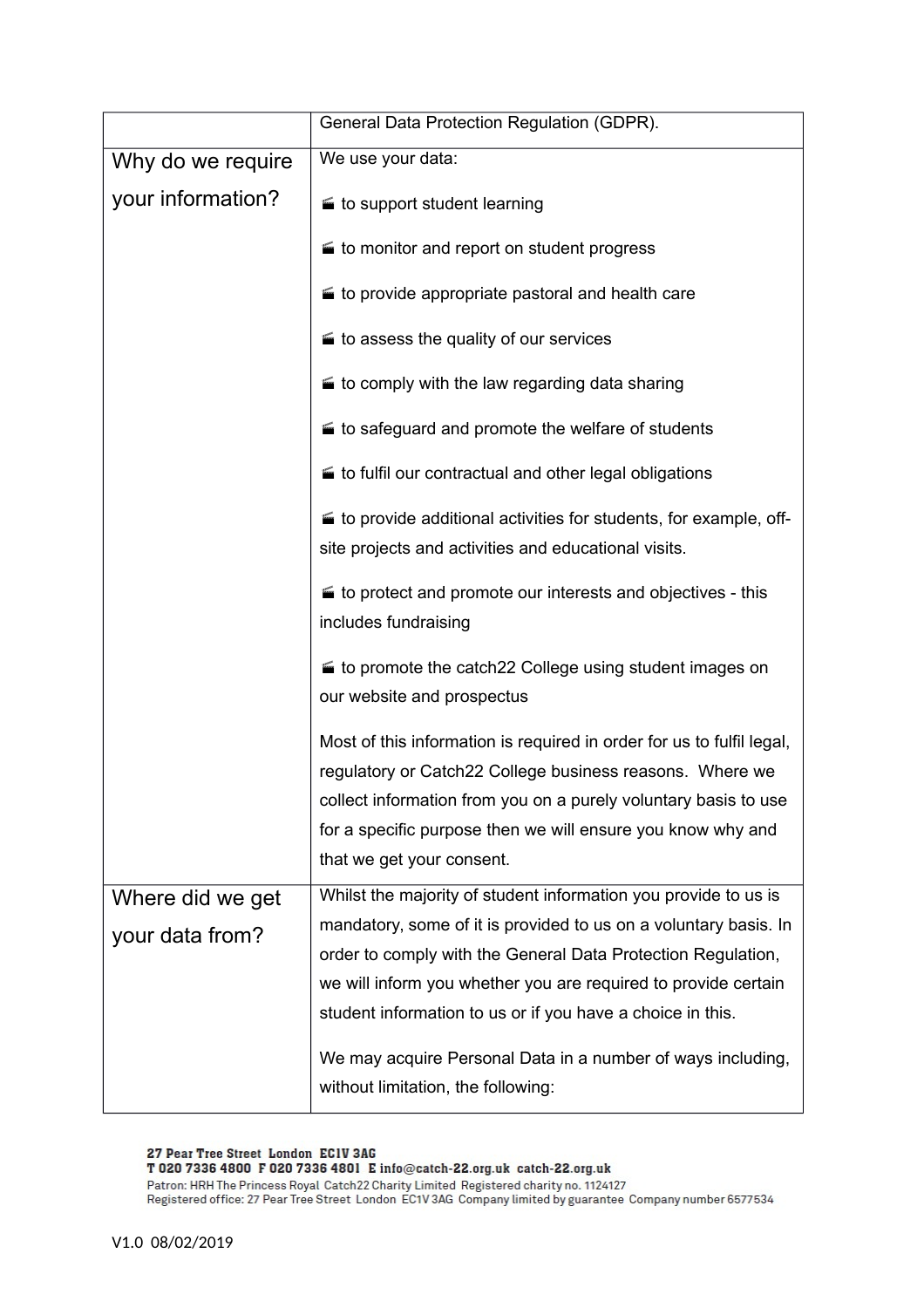|                           | $\equiv$ parents and / or carers of students may provide us with                                                                                                                         |
|---------------------------|------------------------------------------------------------------------------------------------------------------------------------------------------------------------------------------|
|                           | Personal Data about themselves or their family in                                                                                                                                        |
|                           | correspondence, forms, documents, during discussions with                                                                                                                                |
|                           | staff, and through our website;                                                                                                                                                          |
|                           | ■ we may acquire Personal Data from third parties such as<br>schools and colleges, local authorities (e.g. Social Workers,<br>Youth Offending Team workers) or from public sources.      |
| Who will we share         | We routinely share your information with:                                                                                                                                                |
| your information<br>with? | schools and other educational sites that the students attend<br>prior to and after leaving us                                                                                            |
|                           | schools or other educational establishments for the purpose<br>of referral or examination centre provision                                                                               |
|                           | our local authority                                                                                                                                                                      |
|                           | ■ Social Care                                                                                                                                                                            |
|                           | $\blacktriangleright$ Police – in the event of an incident or where an appropriate<br>request is made in the event of an investigation or to prevent<br>crime.                           |
|                           | ■ The Education and Skills Funding Agency (ESFA) on behalf<br>of the Secretary of State for the Department of Education<br>(DfE). To find out more please use the link below to read the |
|                           | full ESFA Privacy Notice 2019:                                                                                                                                                           |
|                           | https://www.gov.uk/government/publications/esfa-privacy-<br>notice                                                                                                                       |
|                           | To contact DfE: https://www.gov.uk/contact-dfe                                                                                                                                           |
|                           |                                                                                                                                                                                          |
| How long will we          | Our Data Retention Schedule stipulates the length of time for                                                                                                                            |
| hold on to your           | which your personal data will be stored; a copy of the policy                                                                                                                            |
| information for?          | can be obtained from Catch22 College and is also available on                                                                                                                            |

27 Pear Tree Street London ECIV 3AG<br>T 020 7336 4800 F 020 7336 4801 E info@catch-22.org.uk catch-22.org.uk<br>Patron: HRH The Princess Royal Catch22 Charity Limited Registered charity no. 1124127<br>Registered office: 27 Pear Tr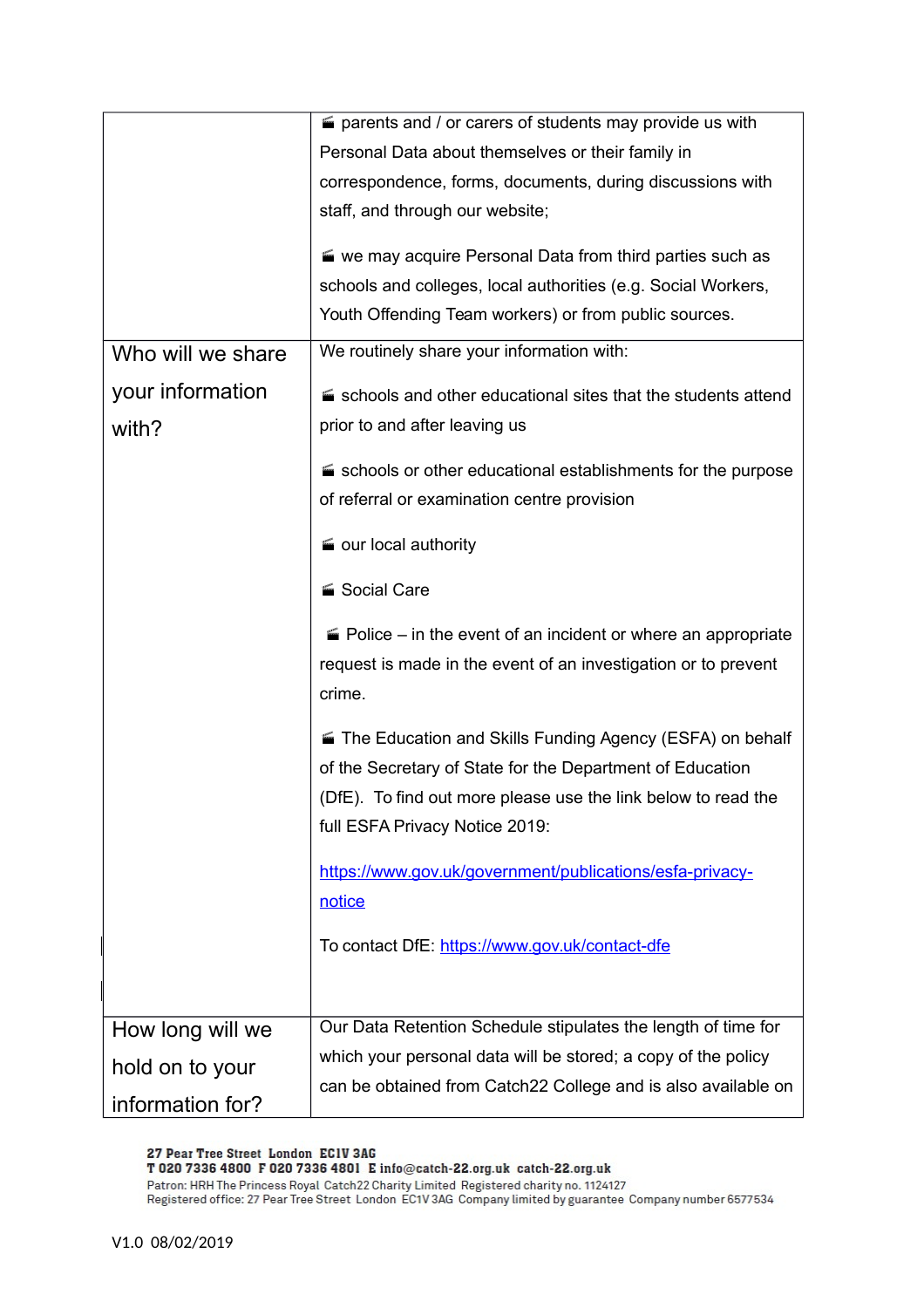|                                                                                        | the Catch22 College website                                        |  |
|----------------------------------------------------------------------------------------|--------------------------------------------------------------------|--|
| What happens if                                                                        | You will need to be specific about why you think the               |  |
| the information in                                                                     | information is wrong and what you think we should do to            |  |
| the records is                                                                         | correct it. If you can prove the information is incorrect, we will |  |
| wrong?                                                                                 | change it. If we cannot amend your record in the way you           |  |
|                                                                                        | would like, we will explain the reason for this. You will be able  |  |
|                                                                                        | to see a copy of your amended record.                              |  |
|                                                                                        |                                                                    |  |
|                                                                                        | What rights do you have over the information that we hold on       |  |
| your behalf?                                                                           |                                                                    |  |
| You have several rights over your data that we are required by law to uphold. You have |                                                                    |  |
| the following rights:                                                                  |                                                                    |  |
| The right to<br>ш                                                                      | You have the right to request a copy of your data<br>ш             |  |
| access your                                                                            | provided that your request is not unfounded or                     |  |
| data:                                                                                  | excessive. We are required to provide you with this                |  |
|                                                                                        | within one month of your request. In order to request              |  |
|                                                                                        | your data, please contact the local Curriculum and                 |  |
|                                                                                        | Learning Lead or <b>DPO@catch-22.org.uk</b>                        |  |
| The right to<br>$\blacksquare$                                                         | This right only applies in relation to our sharing of your<br>п    |  |
| withdraw your                                                                          | information where we are relying on your consent as the            |  |
| consent from us                                                                        | basis for processing your information e.g. the use of              |  |
|                                                                                        | photos from Catch22 College activities.                            |  |
| The right to                                                                           | If you have a concern about the way we are collecting or<br>п      |  |
| lodge a                                                                                | using your personal data, we request that you raise your           |  |
| complaint with                                                                         | concern with us in the first instance.                             |  |
| the Information                                                                        | Alternatively, you can contact the Information                     |  |
|                                                                                        | Commissioner's Office at https://ico.org.uk/concerns/ or           |  |
| Commissioners                                                                          | call 0303 123 1113 in order to lodge a complaint with the          |  |
| Office (ICO)                                                                           | regulator.                                                         |  |

# Talk to us

27 Pear Tree Street London ECIV 3AG<br>T 020 7336 4800 F 020 7336 4801 E info@catch-22.org.uk catch-22.org.uk<br>Patron: HRH The Princess Royal Catch22 Charity Limited Registered charity no. 1124127<br>Registered office: 27 Pear Tr